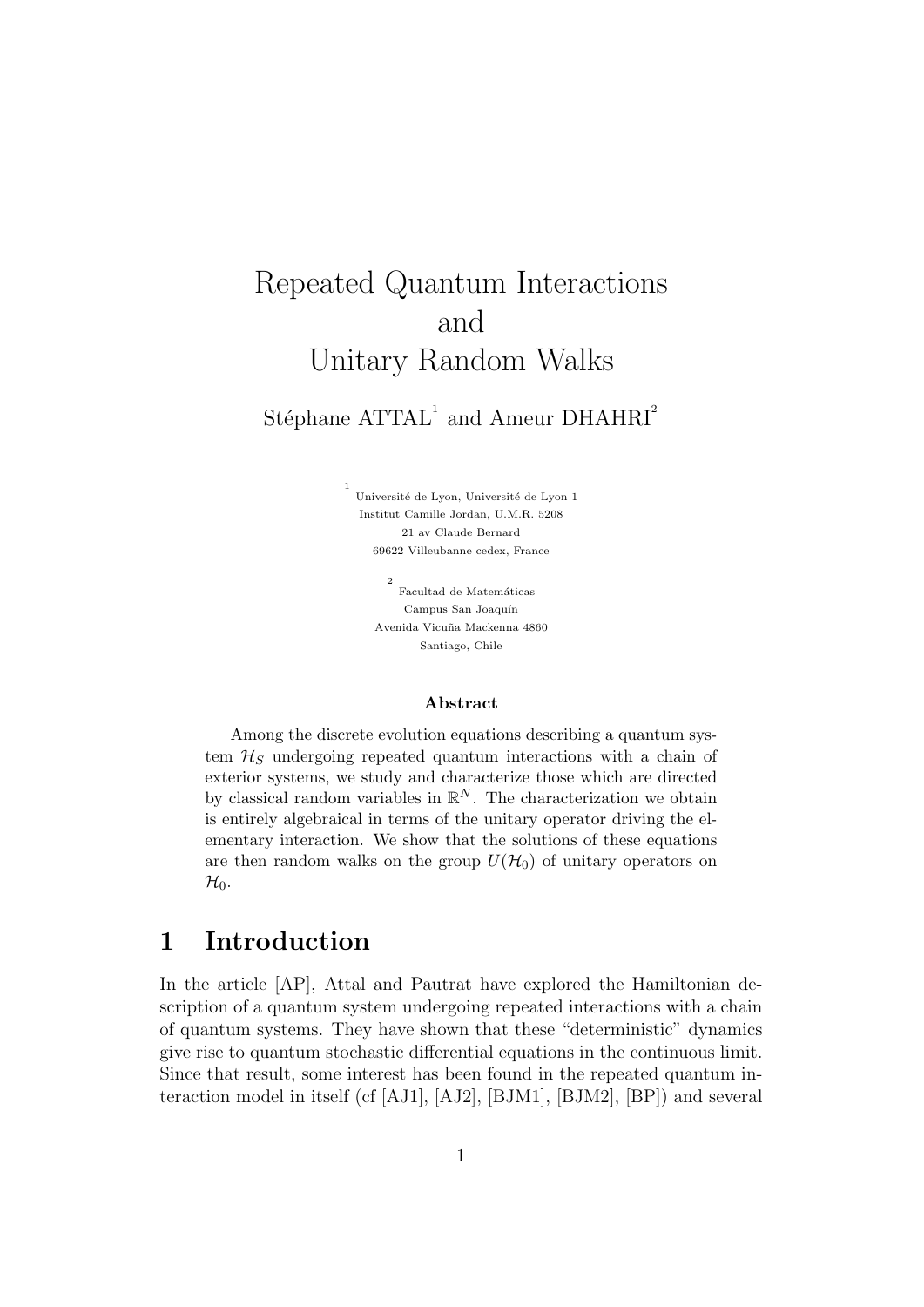physical works are in progress on that subject (for example [KP]). These repeated interaction models are interesting for several reasons:

– they provide a quantum dynamic which is at the same time Hamiltonian and Markovian,

– they allow to implement easily the dissipation for a quantum system, in particular they are practical models for simulation,

– they exactly correspond to actual physical situations, in which a particle, or a field, is undergoing repeated interactions with another system (see e.g.  $[Har]$ ,

– they are exactly the physical situations in which are performed indirect measurements of a quantum system and give rise to the so-called "quantum trajectories" (see e.g. [Pel]).

The probabilistic nature of the continuous limit found by Attal and Pautrat is not due to the passage to the limit, it is already built-in the Hamiltonian dynamics of repeated quantum interactions (it is actually built-in the axioms of quantum mechanics).

The evolution equations describing the repeated quantum interactions are purely deterministic but they already show up terms which can be interpreted as "discrete-time quantum noises". The point with these discrete quantum noises is that sometimes they may give rise to classical noises. That is, some linear combinations of these quantum noises happen to be mutually commuting families of Hermitian operators, hence they simultaneously diagonalize and they can be represented as classical stochastic processes.

In the other cases, that is, with different combinations of the quantum noises, no classical process emerges and the dynamics of repeated quantum interactions are purely quantum.

The aim of the article is to characterise algebraically, on the Hamiltonian, the case when the dynamics are classically driven.

The article is organised as follows. We first (Section 2) present the physical and mathematical setups for the repeated quantum interactions. In Section 3 we introduce the basic algebraic tool: the *obtuse random walks* which are an appropriate "basis" of random walks adapted to this language. We then explore and characterise the unitary random walks which emerge classically from the repeated quantum interactions (Section 4). We specialize in Section 5 our result to the one dimensional case which already shows up a non-trivial structure. Finally, the last section is devoted to physical examples; we exhibit explicit Hamiltonians giving rise to classical dynamics.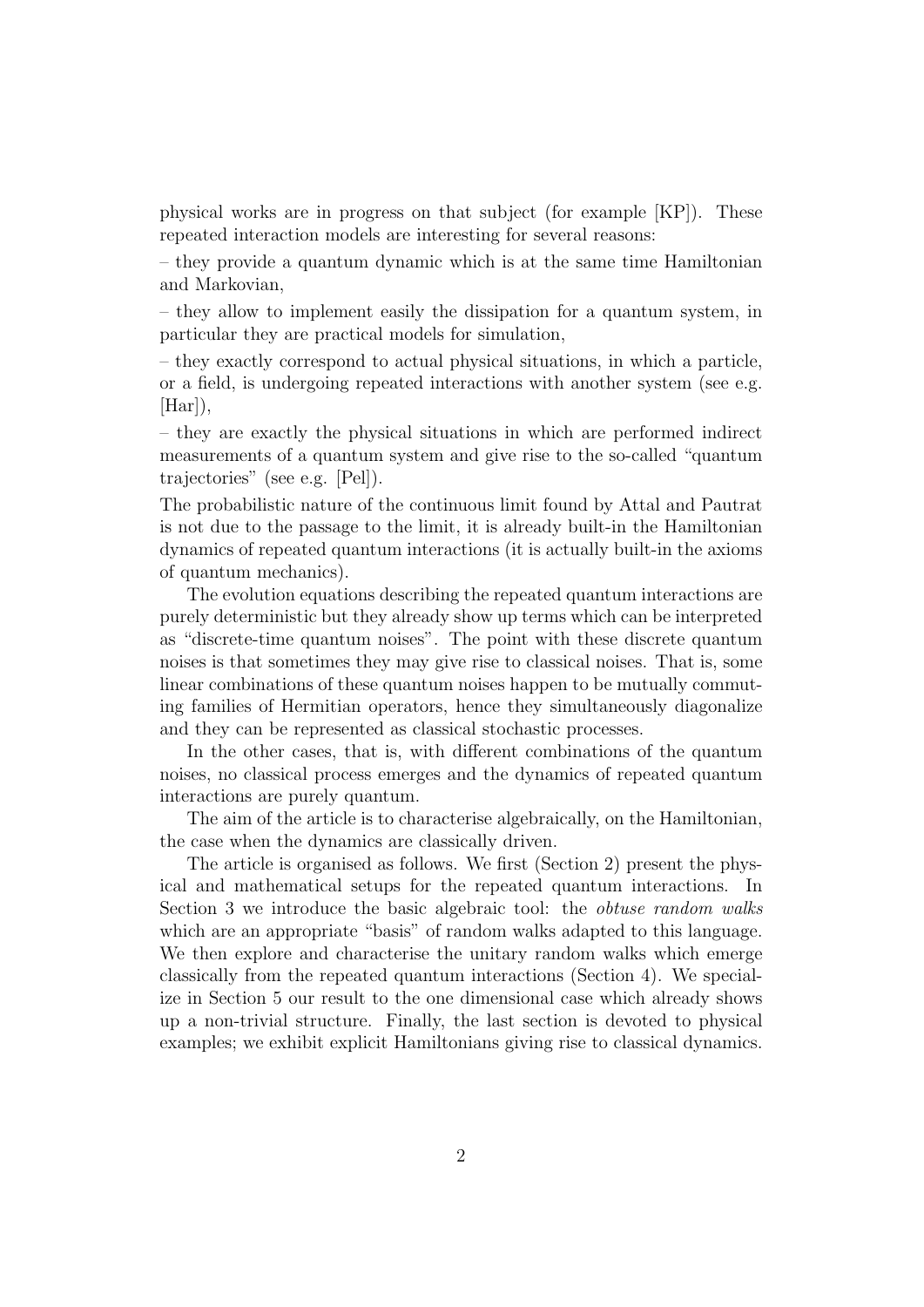# 2 Repeated Quantum Interactions

#### 2.1 The Physical Model

Repeated quantum interaction models are physical models developed by Attal and Pautrat in [AP] which consist in describing the Hamiltonian dynamics of a quantum system undergoing a sequence of interactions with an environment made of a chain of identical systems. These models were developed for they furnish a toy model for a quantum dissipative system, they are at the same time Hamiltonian and Markovian, they spontaneously give rise to quantum stochastic differential equations in the continuous time limit. Let us describe precisely the physical and the mathematical setup of these models.

We consider a reference quantum system with state space  $\mathcal{H}_0$ , which we shall call the *small system* (even if it is not that small!). Another system  $\mathcal{H}_E$ , called the *environment* is made up of a chain of identical copies of a quantum system  $H$ , that is,

$$
\mathcal{H}_E=\bigotimes_{n\in\mathbb{N}^*}\mathcal{H}
$$

where the countable tensor product is understood in a sense that we shall make precise later.

The dynamics in between  $\mathcal{H}_0$  and  $\mathcal{H}_E$  is driven as follows. The small system  $\mathcal{H}_0$  interacts with the first copy  $\mathcal H$  of the chain during an interval  $[0, h]$  of time and following an Hamiltonian H on  $\mathcal{H}_0 \otimes \mathcal{H}$ . That is, the two systems evolve together following the unitary operator

$$
U = e^{-ihH} \, .
$$

After this first interaction, the small system  $\mathcal{H}_0$  stops interacting with the first copy and starts an interaction with the second copy which was left unchanged until then. This second interaction follows the same unitary operator U. And so on, the small system  $\mathcal{H}_0$  interacts repeatedly with the elements of the chain one after the other, following the same unitary evolution U.

Let us give a mathematical setup to this repeated quantum interaction model.

### 2.2 The Mathematical Setup

Let  $\mathcal{H}_0$  and  $\mathcal{H}$  be two separable Hilbert spaces (in the following, for our probabilistic interpretations, the space  $\mathcal H$  will be chosen to be finite dimensional). We choose a fixed orthonormal basis  $\{X^n; n \in \mathcal{N} \cup \{0\}\}\$  where  $\mathcal{N} = \mathbb{N}^*$  or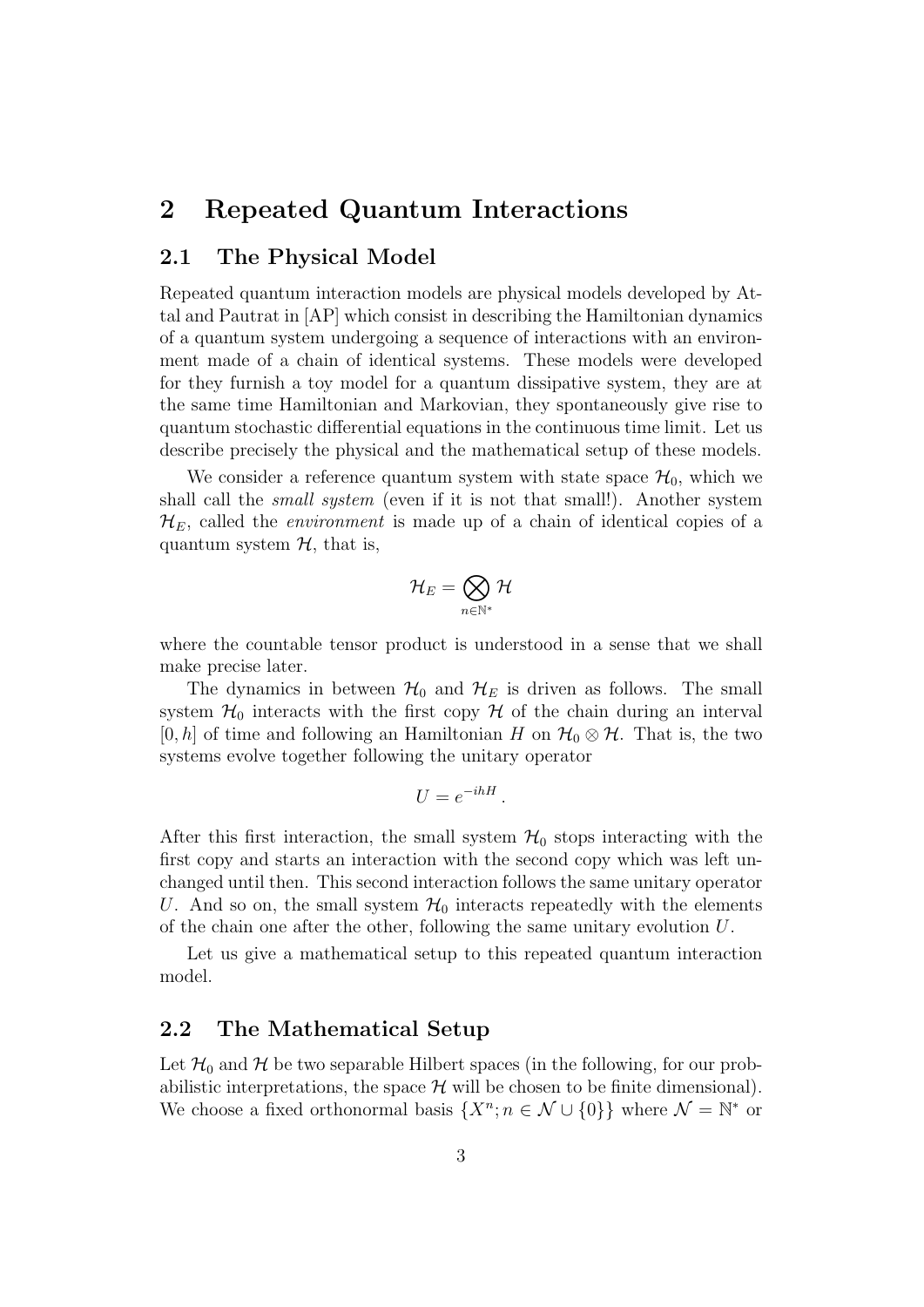$\{1, \ldots, N\}$  depending on wether H is infinite dimensional or not (note the particular role played by the vector  $X^0$  in our notation). We consider the Hilbert space

$$
T\Phi=\bigotimes_{n\in\mathbb{N}^*}\mathcal{H}
$$

where this countable tensor product is understood with respect to the stabilizing sequence  $(X^0)_{n\in\mathbb{N}^*}$ . This is to say that an orthonormal basis of  $T\Phi$  is made of the vectors

$$
X_{\sigma} = \bigotimes_{n \in \mathbb{N}^*} X_n^{i_n}
$$

where  $\sigma = (i_n)_{n \in \mathbb{N}^*}$  runs over the set P of all sequences in  $\mathcal{N} \cap \{0\}$  with only a finite number of terms different from 0.

Let U be a fixed unitary operator on  $\mathcal{H}_0 \otimes \mathcal{H}$ . We denote by  $U_n$  the natural ampliation of U to  $\mathcal{H}_0 \otimes T\Phi$  where  $U_n$  acts as U on the tensor product of  $\mathcal{H}_0$ and the *n*-th copy of  $H$  and U act as the identity of the other copies of  $H$ . In our physical model, the operator  $U_n$  is the unitary operator expressing the result of the n-th interaction. We also define

$$
V_n=U_n U_{n-1}\dots U_1,
$$

with the convention  $V_0 = I$ . Physically,  $V_n$  is clearly the unitary operator expressing the transformation of the whole system after the  $n$  first interactions.

Define the elementary operators  $a_j^i$ ,  $i, j \in \mathcal{N} \cap \{0\}$  on H by

$$
a_j^i X^k = \delta_{i,k} X^j.
$$

We denote by  $a_j^i(n)$  their natural ampliation to  $T\Phi$  acting on the *n*-th copy of H only. That is, if  $\sigma = (i_n)_{n \in \mathbb{N}^*}$ 

$$
a_j^i(n)X_{\sigma} = \delta_{i,i_n} X_{\sigma \setminus \{i_n\} \cup \{j\}}.
$$

One can easily prove (in the finite dimensional case this is obvious, in the infinite dimensional case it is an exercise) that  $U$  can always be written as

$$
U = \sum_{i,j \in \mathcal{N} \cup \{0\}} U^i_j \otimes a^i_j
$$

for some bounded operators  $U_j^i$  on  $\mathcal{H}_0$  such that:

– the series above is strongly convergent,

 $-\sum_{k\in\mathcal{N}\cup\{0\}}(U_i^k)^*U_j^k=\sum_{k\in\mathcal{N}\cup\{0\}}U_j^k(U_i^k)^*=\delta_{i,j}\,I.$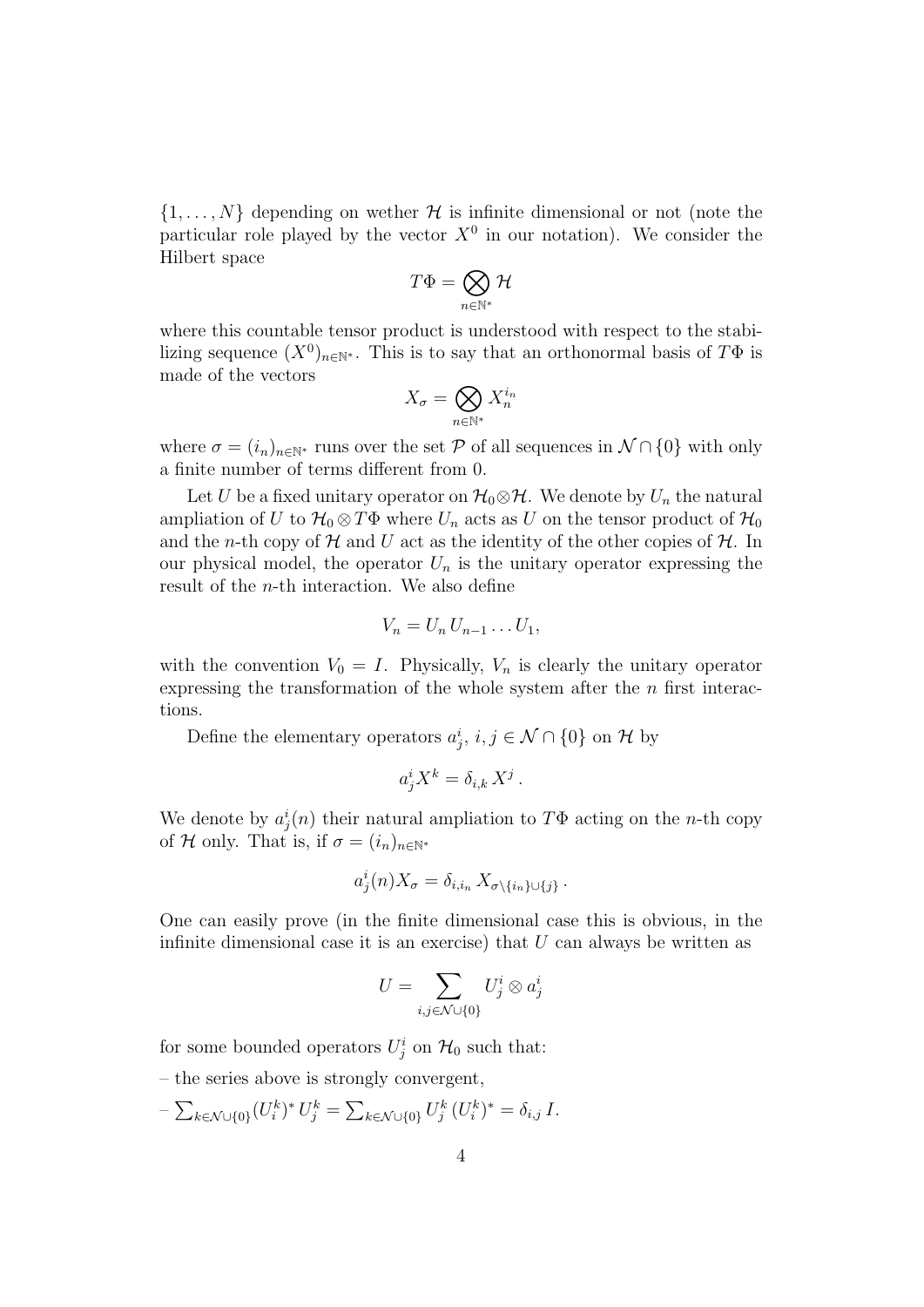With this representation for U, it is clear that the operator  $U_n$ , representing the *n*-th interaction, is given by

$$
U_n = \sum_{i,j \in \mathcal{N} \cup \{0\}} U^i_j \otimes a^i_j(n) .
$$

With these notations, the sequence  $(V_n)$  of unitary operators describing the n first repeated interactions can be represented as follows:

$$
V_{n+1} = U_{n+1} V_n
$$
  
=  $\sum_{i,j \in \mathcal{N} \cup \{0\}} U_j^i \otimes a_j^i (n+1) V_n.$ 

But, inductively, the operator  $V_n$  acts only on the n first sites of the chain TΦ, whereas the operators  $a_j^i(n+1)$  act on the  $(n+1)$ -th site only. Hence they commute. In the following, we shall drop the  $\otimes$  symbols, identifying operators like  $a_j^i(n+1)$  with  $I_{\mathcal{H}_0} \otimes a_j^i(n+1)$ . This gives finally

$$
V_{n+1} = \sum_{i,j \in \mathcal{N} \cup \{0\}} U_j^i V_n a_j^i (n+1).
$$
 (1)

In Quantum Probability Theory, the operators  $a_j^i(n)$  have a particular interpretation, they are *discrete-time quantum noises*, they describe the different types of basic innovations that can be brought by the environment when interacting with the small system. See [At] for complete details on that theory, the understanding of which is not necessary here.

The only important point to understand at that stage is the following. In some cases the above equation (1) corresponds to an equation driven by a classical noise, i.e. driven by a random walk. This is what we shall describe in the next section.

# 3 Classical Random Walks

In order to understand the link that may exist between the discrete-time quantum noises  $a_j^i$  and classical random walks, one needs to pass through a particular family of random walks, the obtuse random walks. Defined by Attal and Emery in [A-E], these random walks constitute a kind of basis of all the random walks in  $\mathbb{R}^N$ . Let us describe them.

# 3.1 Obtuse Random Walks in  $\mathbb{R}^N$

Let X be a random variable in  $\mathbb{R}^N$  taking  $N+1$  values  $v_0, ..., v_N$  with respective probabilities  $p_0, ..., p_N$  such that  $p_i > 0, \forall i \in \{0, 1, ..., N\}$ . The canonical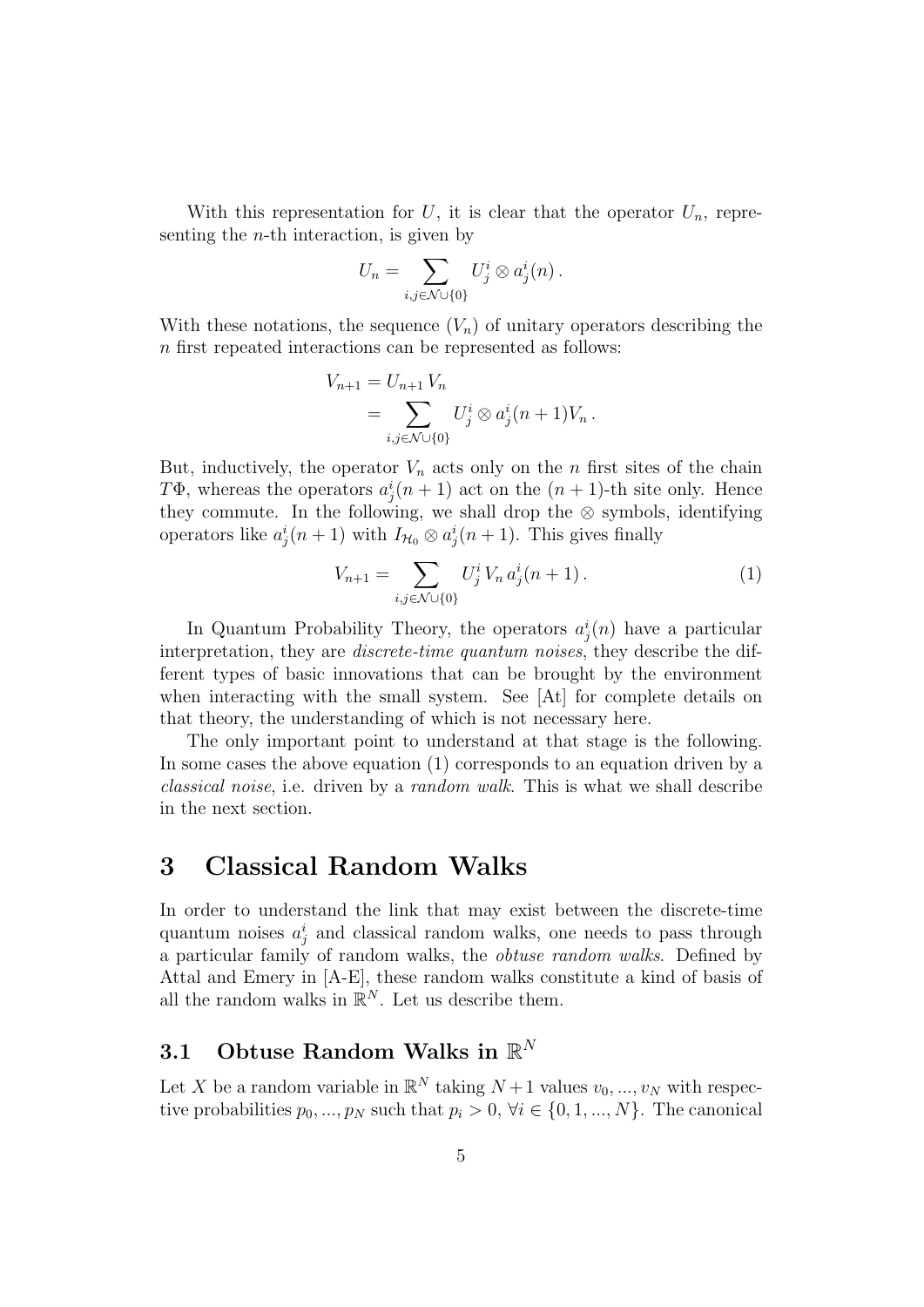space of X is the triple  $(A, \mathcal{A}, P)$ , where  $A = \{0, 1, ..., N\}$ ,  $\mathcal{A}$  is the  $\sigma$ -field of subsets of A and P is the probability measure given by  $P({i}) = p_i$ . Hence for all  $i \in \{0, 1, ..., N\}$  we have  $X(i) = v_i$  and  $P(X = v_i) = P(\{i\}) = p_i$ .

We say that such a random variable X is *centered* if  $\mathbb{E}(X) = 0$  (as a vector of  $\mathbb{R}^N$ ). We say that X is normalized if  $Cov(X) = I$  (as a  $N \times N$ -matrix).

Let us denote by  $X^1, ..., X^N$  the coordinates of X in the canonical basis of  $\mathbb{R}^N$  and define the random variable  $X^0$  on  $(A, \mathcal{A}, P)$  given by  $X^0(i) =$ 1,  $\forall i \in A$ . Let us introduce the random variables  $\widetilde{X}^i$  defined by

$$
\widetilde{X}^i(j) = \sqrt{p_j} X^i(j),
$$

for all  $i, j \in \{0, 1, ..., N\}$ . We then have the following easy characterization  $(cf [A-E]).$ 

Proposition 3.1 The following assertions are equivalent:

- 1) The random variable X is centered and normalized,
- 2) The family  $v_0, ..., v_N$  of values of X satisfies  $\langle v_i, v_j \rangle = -1$ , for all  $i \neq j$  and the probabilities  $p_i$ 's are given by

$$
p_i = \frac{1}{1 + ||v_i||^2}, \text{ for all } i \in \{0, 1, ..., N\},
$$

3) The matrix  $(X^0, X^1, ..., X^N)$  is unitary.

A family of  $N+1$  vectors in  $\mathbb{R}^N$  satisfying the above condition

$$
\langle v_i, v_j \rangle = -1,
$$

for all  $i \neq j$ , is called an *obtuse system* in [A-E]. Hence, a random variable X satisfying one of the above condition is called an *obtuse random variable*.

Note that, as a corollary of the above proposition, the random variables  $X^0, X^1, ..., X^N$  are linearly independent and hence they form an orthonormal basis of  $L^2(A, \mathcal{A}, P)$ . In particular, for every  $i, j \in \{1, ..., N\}$  the random variable  $X^{i}X^{j}$  can be decomposed into

$$
X^i X^j = \sum_{k=0}^N T_k^{ij} X^k \tag{2}
$$

for some real coefficients  $T_k^{ij}$  $\frac{n}{k}$ . The familly of such coefficients forms a socalled 3-tensor, that is they are the coordinates of a linear mapping  $T$  from  $\mathbb{R}^N$  to  $M_N(\mathbb{R})$ .

We say that a 3-tensor  $T$  is *sesqui-symmetric* if the two following assumptions are satisfied: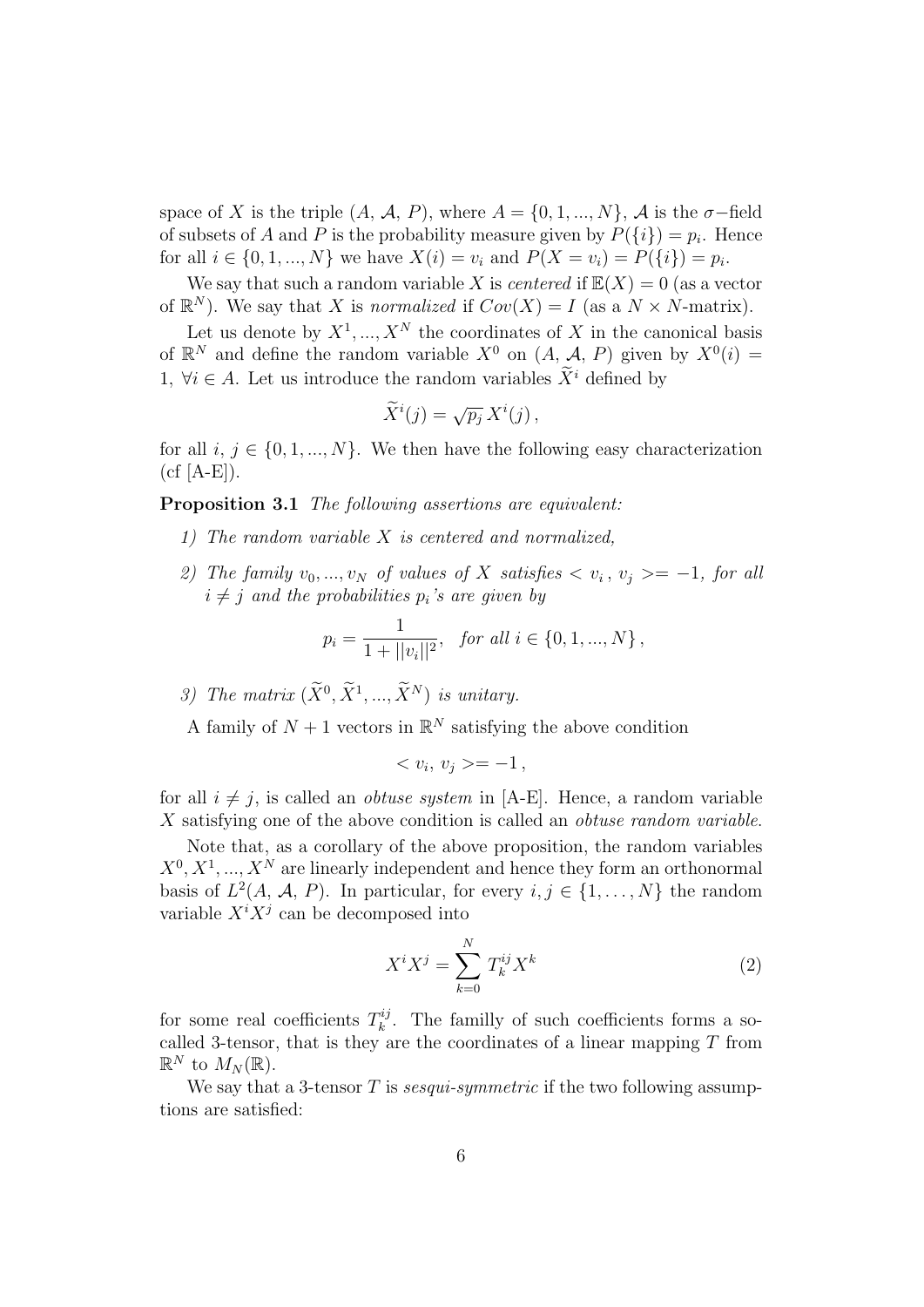- i)  $(i, j, k) \longmapsto T_k^{ij}$  $\mathbf{r}_k^{ij}$  is symmetric,
- ii)  $(i, j, l, m) \longrightarrow \sum_{k=1}^{N} T_k^{ij} T_k^{lm} + \delta_{ij} \delta_{lm}$  is symmetric.

Using the commutativity and the associativity of the product  $X^i X^j$  it is easy to prove the following (cf [A-E]).

**Theorem 3.2** If X is a centered and normalized random variable in  $\mathbb{R}^N$ , taking exactly  $N+1$  values, then there exists a sesqui-symmetric 3-tensor  $T$ such that

$$
X \otimes X = I + T(X).
$$

In the following, by an *obtuse random walk* we mean a sequence  $(X_p)_{p \in \mathbb{N}}$ of independent copies of a given obtuse random variable  $X$ . Actually, the random walk is the sequence made of the partial sums  $\sum_{p \leq n} X_p$ , but we shall not make any distinction between the two processes in the terminology.

### 3.2 More General Random Variables

We claimed above that obtuse random variables are a kind of basis for the random variables in  $\mathbb{R}^N$  in general. Let us make precise here what we mean by that.

First of all, a remark on the number  $N + 1$  of values attached to X in  $\mathbb{R}^N$ . If one had asked that X takes less than  $N+1$  values in  $\mathbb{R}^N$  (k, say) and be centered and normalized too, it is not difficult to show that  $X$  is actually taking values on a proper subspace of  $\mathbb{R}^N$ , with dimension  $k-1$ . For example, a centered, normalized random variable in  $\mathbb{R}^2$  which takes only two different values, is living on a line.

Now, if Y is a random variable in  $\mathbb{R}^N$  taking k different possible values  $w_1, \ldots, w_k$ , with probability  $p_1, \ldots, p_k$  and  $k > n+1$ . Consider an obtuse random variable X in  $\mathbb{R}^{k-1}$  taking values  $v_1, \ldots, v_k$  with the same probabilities  $p_1, \ldots, p_k$  as those of Y. We have seen that the coordinate random variables  $X^1, \ldots, X^{k-1}$ , together with the deterministic random variable  $X^0$ , form an orthonormal basis of  $L^2(A, \mathcal{A}, P)$ . As a consequence, we can represent each of the coordinates of Y as

$$
Y^i = \sum_{j=0}^{k-1} \alpha_j^i X^j.
$$

Hence we have a simple representation of  $Y$  in terms of a given obtuse random variable X.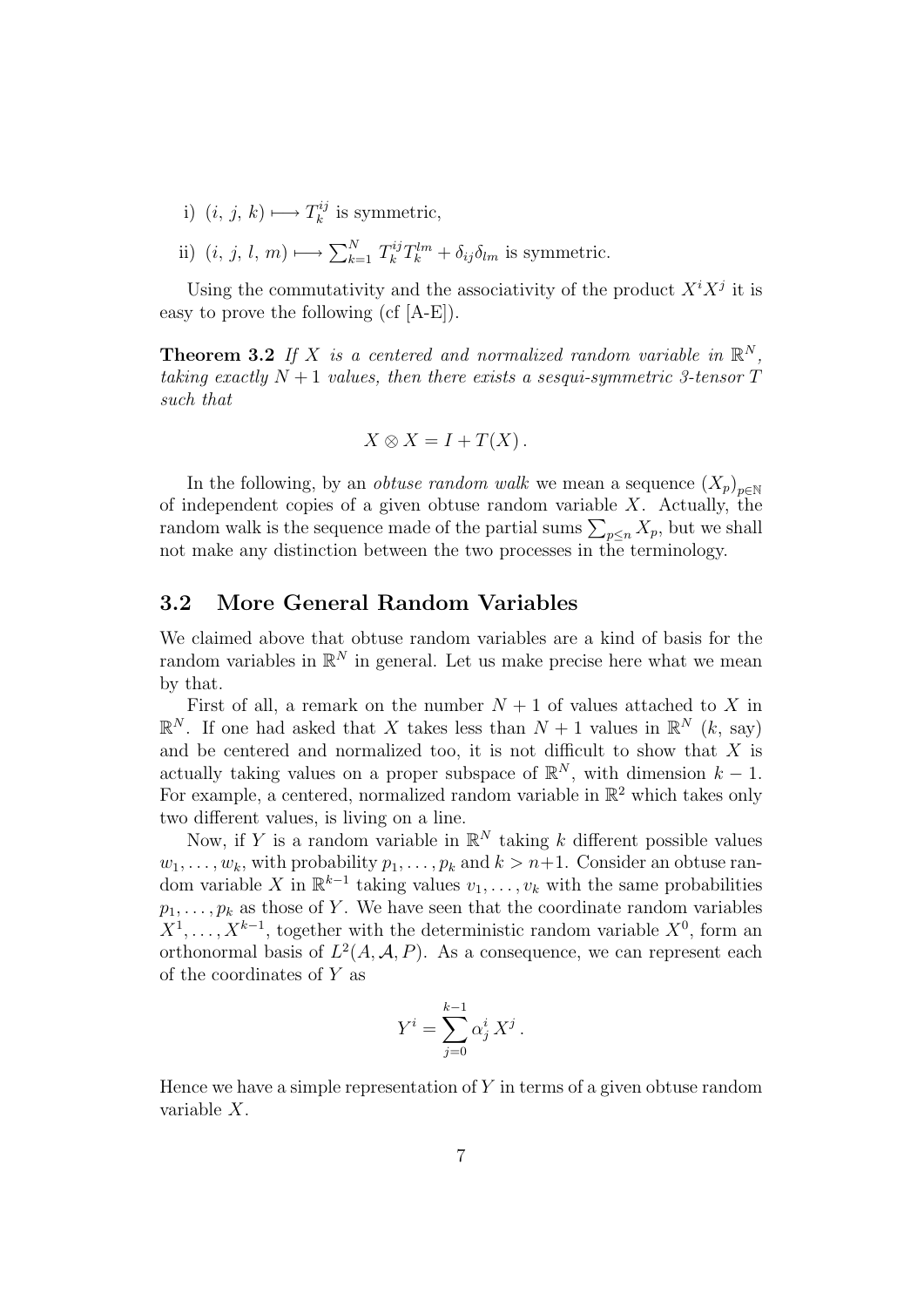#### 3.3 Connecting With the Discrete Quantum Noises

The obtuse random walks admit a very simple and natural representation in terms of the operators  $a_j^i(n)$  defined in Section 2.2.

Let X be an obtuse random variable in  $\mathbb{R}^N$ . On the product space  $(A^{\mathbb{N}}, \mathcal{A}^{\otimes \mathbb{N}}, P^{\otimes \mathbb{N}})$  we define a sequence  $(X_p)_{p\in\mathbb{N}}$  of independent, identically distributed, random variables, each with the same law as X.

Consider the space  $T\Phi(X) = L^2(A^{\mathbb{N}}, \mathcal{A}^{\otimes \mathbb{N}}, P^{\otimes \mathbb{N}})$  and the random variables

$$
X_A = \prod_{(p,i)\in A} X^i(p) \,,
$$

where A is any sequence in  $\{0, 1, ..., N\}$  with only finitely many terms different from 0.

The following result is also easy to prove (cf [At]).

**Proposition 3.3** The random variables  $X_A$ , where A runs over the sequences in  $\{0, 1, ..., N\}$  with only finitely many terms different from 0, form an orthonormal basis of  $T\Phi(X)$ .

In particular we see that there exists a very natural Hilbert space isomorphism between the space  $T\Phi(X)$  and the chain  $T\Phi$  constructed in Section 2.2, over the space  $\mathcal{H} = \mathbb{C}^{N+1}$ .

At this point we need to stop for a discussion. Consider the situation where we have a probability space  $(\Omega, \mathcal{F}, P)$  and some random variables  $X, Y, \dots \in L^2(\Omega, \mathcal{F}, P)$ , together with a unitary isomorphism U from  $L^2(\Omega, \mathcal{F}, P)$  to some abstract Hilbert space  $\mathcal{H}$ . One can wonder, when carrying  $L^2(\Omega, \mathcal{F}, P)$  to H through U, where the probabilistic informations about the random variables (such as laws, independance, ...) appear in  $H$ .

Certainly not through the images  $UX, UY, \ldots$  of the random variables  $X, Y, \ldots$ , because, via a unitary isomorphism, they can be sent on any vector of  $\mathcal H$  (with same norm). Hence UX, as an element of  $\mathcal H$  contains no information at all about the probabilistic properties of X.

Consider now the operator  $\mathcal{M}_X$  of multiplication by X on  $L^2(\Omega, \mathcal{F}, P)$ :

$$
\mathcal{M}_X : \text{Dom } \mathcal{M}_X \subset L^2(\Omega, \mathcal{F}, P) \rightarrow L^2(\Omega, \mathcal{F}, P)
$$
  

$$
F \mapsto XF.
$$

This operator contains all the information about  $X$ . From it one can compute easily all the probabilistic properties of  $X$ , for example the law:

$$
\mathbb{E}[f(X)] = \langle 1, f(\mathcal{M}_X) 1 \rangle,
$$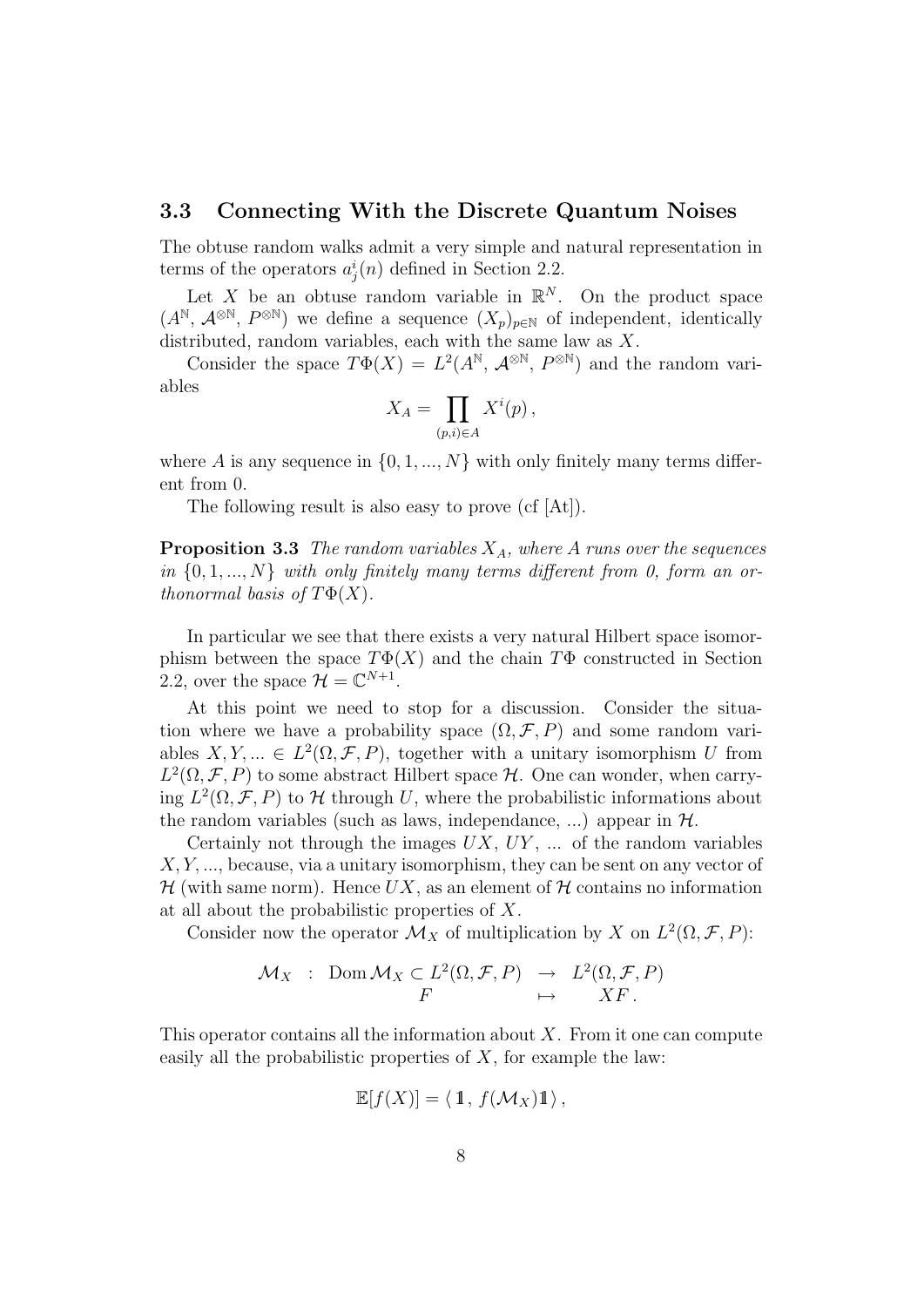the independance:

$$
\mathbb{E}[f(X)g(Y)] = \mathbb{E}[f(X)] \mathbb{E}[g(Y)]
$$
  
\n
$$
\Leftrightarrow \langle 1, f(\mathcal{M}_X)g(\mathcal{M}_Y)1 \rangle = \langle 1, f(\mathcal{M}_X)1 \rangle \langle 1, g(\mathcal{M}_Y)1 \rangle.
$$

and so on ... Now, when transporting these operators through the isomorphism  $U$ , we lose no information about  $X, Y, \dots$  For example, put  $\mathbb{X} = U \mathcal{M}_X U^*$  and  $\Psi = U \mathbb{1}$ , then  $\mathbb{X}$  is a self-adjoint operator on  $\mathcal{H}$ , hence it admits a bounded functional calculus and we have, for example

$$
\langle \Psi, f(\mathbb{X})\Psi \rangle_{\mathcal{H}} = \mathbb{E}[f(X)].
$$

In the same way, we can translate all the probabilistic properties of  $X$  on  $H$ . Actually, there is no way to differentiate the operator  $X$  from the actual random variable X.

Regarding this discussion back to our setup, one can consider the operator  $\mathcal{M}_{X^i(p)}$  of multiplication by the random variable  $X^i_p$  on  $T\Phi(X)$ . This selfadjoint operator contains all the probabilistic information associated to the random variable  $X_p^i$ , it admits the same functional calculus, etc... it is the actual representative of the random variable  $X_p^i$  in this Hilbert space setup.

As each of the probabilistic space  $T\Phi(X)$  is made isomorphic to  $T\Phi$  we can naturally wonder what happens to the operators  $\mathcal{M}_{X^{i}(p)}$  through this identification. The answer is surprisingly simple (cf [At]).

**Theorem 3.4** Let X be an obtuse random variable in  $\mathbb{R}^N$  and let  $(X_p)_{p \in \mathbb{N}}$ be the associated random walk on the canonical space  $T\Phi(X)$ . Let T be the sesqui-symmetric 3-tensor associated to  $X$ . If we denote by  $U$  the natural unitary isomorphism from  $T\Phi(X)$  to  $T\Phi$ , then for all  $p \in \mathbb{N}, i \in \{1, ..., N\}$ we have

$$
U\mathcal{M}_{X_p^i}U^* = a_i^0(p) + a_0^i(p) + \sum_{j,l=1}^N T_i^{jl}a_l^j(p).
$$

Here we are! By a simple linear combination of the basic matrices  $a_j^i(p)$ one can reproduce any random variable on  $\mathbb{R}^N$ .

Coming back to the evolution equation (1), we see basically that two different cases may appear.

First case: the coefficients  $U_j^i$  of the basic unitary matrix U are such that Equation 1 reduces to something like

$$
V_{n+1} = AV_n + \sum_{i=1}^{N} B_i V_n M_{X_p^i}.
$$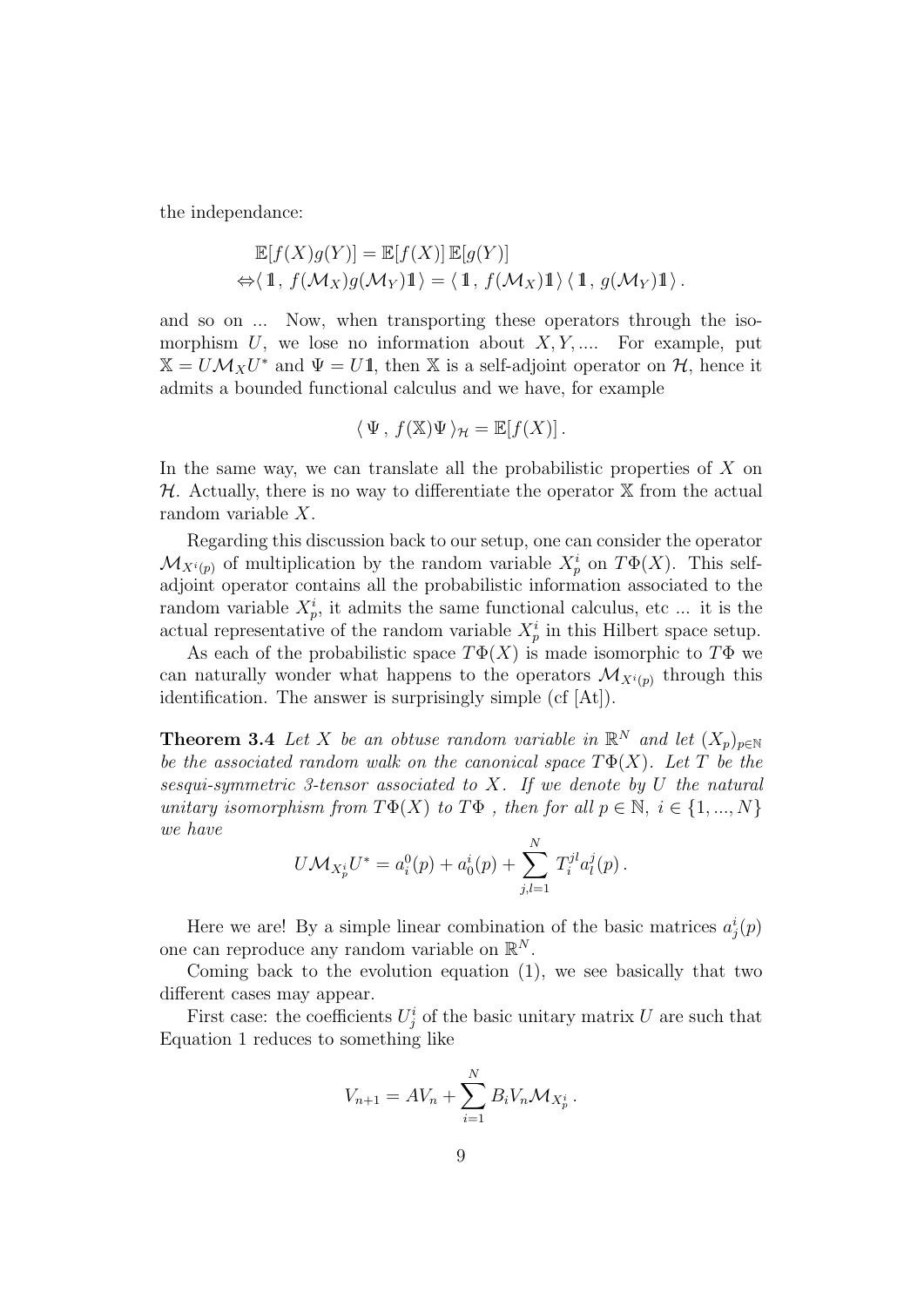This means that this operator-valued evolution equation, when transported back to  $T\Phi(X)$  is an operator-valued (actually unitary operator-valued) equation driven by a random walk  $(X_p)_{p \in \mathbb{N}}$ . It is a random walk on  $U(N)$ .

Second case: there is no such arrangement in Equation 1, this means it is purely quantum, it cannot be expressed via classical noises, only quantum noises.

Our aim, in the rest of the article is to characterize completely those unitary operators  $U$  which give rise to a classically driven evolution (first case).

# 4 Random Walks on  $U(\mathcal{H}_0)$

In this section we work on the state space

$$
T\Phi=\bigotimes_{n\in\mathbb{N}^*}\mathbb{C}^{N+1}\,.
$$

We consider a fixed obtuse random variable X, with values  $v_1, \ldots, v_N$  and with associated 3-tensor  $T$ . We identify the operator

$$
a_i^0(p) + a_0^i(p) + \sum_{j,l=1}^N T_i^{jl} a_l^j(p)
$$

with the random variable  $X_p^i$  and we denote it by  $X_p^i$ , instead of  $\mathcal{M}_{X_p^i}$ . Recall that  $X_p^0$  is the constant random variable equal to 1, hence as a multiplication operator on  $T\Phi$  it coincides with the identity operator I.

In the following we extend the coefficients of the 3-tensor  $T$  to the set  $\{0, 1, \ldots, N\}$ . This extension is achieved by assigning the following values:

$$
T_0^{ij} = T_j^{i0} = T_j^{0i} = \delta_{i,j} .
$$

With that extension, the second sesqui-symmetric relation for  $T$  is written simply  $\overline{N}$ 

$$
ii) \quad (i, j, l, m) \longmapsto \sum_{k=0}^{N} T_k^{ij} T_k^{lm} \text{ is symmetric.}
$$

Recall the discrete time evolution equation (1) associated to the repeated quantum interactions:

$$
V_{n+1} = \sum_{i,j=0}^{N} U_j^i V_n a_j^i (n+1),
$$

with the convention  $V_0 = I$ .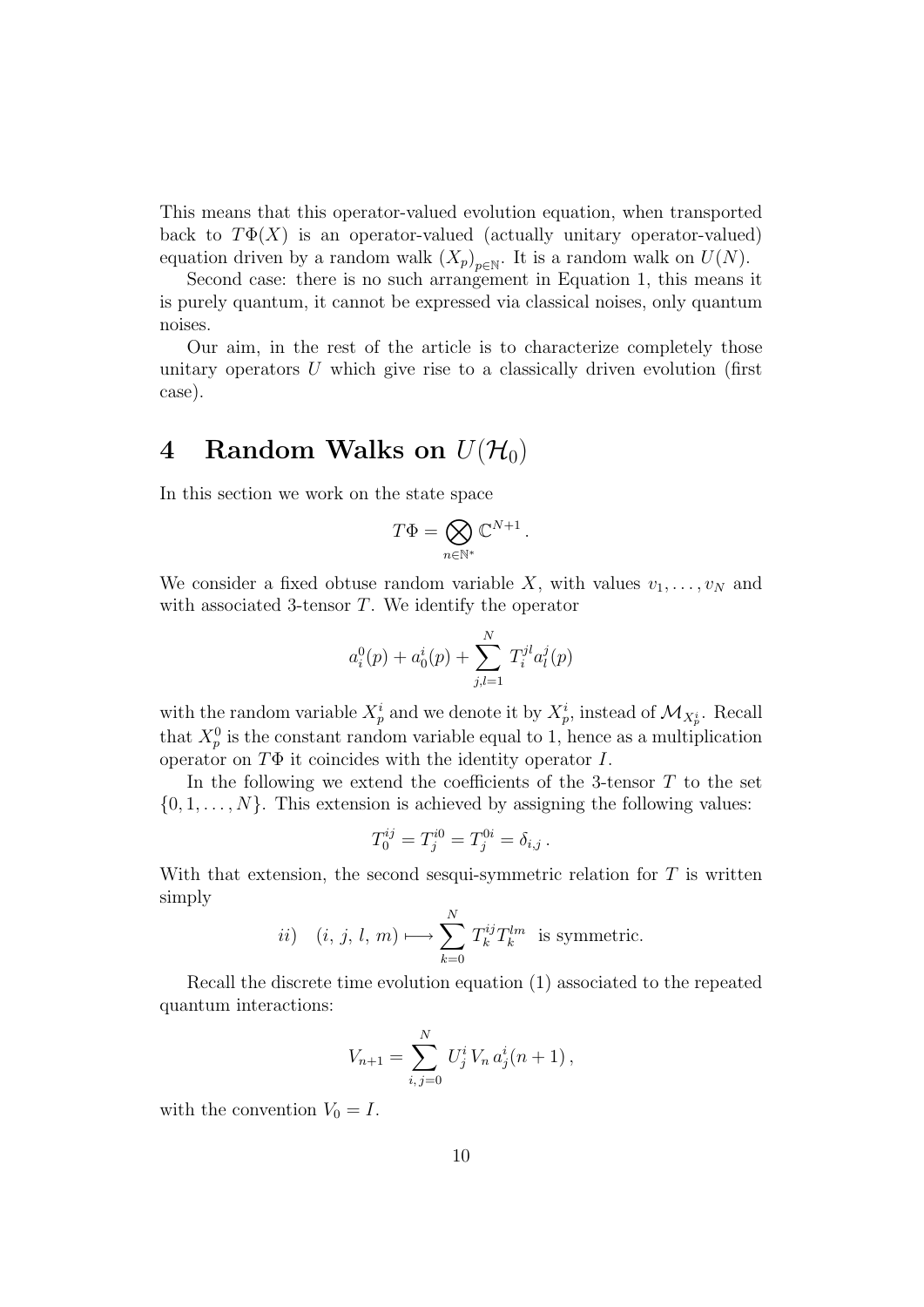**Proposition 4.1** The discrete-time evolution equation  $(1)$  can be written as

$$
V_{n+1} = \sum_{i=0}^{N} B_i V_n X_{n+1}^i,
$$

for some operators  $B_k$  on  $\mathcal{H}_0$ , if and only if the coefficients  $U^i_j$  are of the form

$$
U_j^i = \sum_{k=0}^N T_k^{ij} B_k.
$$
 (3)

**Proof** Let us prove first the sufficient direction. If  $U$  is of the form  $(3)$  then

$$
V_{n+1} = \sum_{i,j=0}^{N} U_j^i V_n a_j^i (n+1)
$$
  
=  $U_0^0 V_n a_0^0 (n+1) + \sum_{i=1}^{N} U_0^i V_n a_0^i (n+1) + \sum_{i=1}^{N} U_i^0 V_n a_i^0 (n+1) + \sum_{i,j=1}^{N} U_j^i V_n a_j^i (n+1).$ 

The relation (3) implies in particular  $U_0^0 = B_0$  and  $U_i^0 = U_0^i = B_i$ . This gives

$$
V_{n+1} = B_0 V_n a_0^0(n+1) + \sum_{i=1}^N B_i V_n (a_0^i(n+1) + a_0^0(n+1)) +
$$
  
+ 
$$
\sum_{k=1}^N \sum_{i,j=1}^N T_k^{ij} B_k V_n a_j^i(n+1) + \sum_{i=0}^N B_0 V_n a_i^i(n+1)
$$
  
= 
$$
B_0 V_n + \sum_{k=1}^N B_k V_n [a_0^k(n+1) + a_k^0(n+1) + \sum_{i,j=1}^N T_k^{ij} a_j^i(n+1)]
$$
  
= 
$$
B_0 V_n + \sum_{k=1}^N B_k V_n X_{n+1}^k
$$
  
= 
$$
\sum_{k=0}^N B_k V_n X_{n+1}^k.
$$

This gives the requiered result in one direction. The converse is easy to prove by reversing all the arguments above.  $\hfill \square$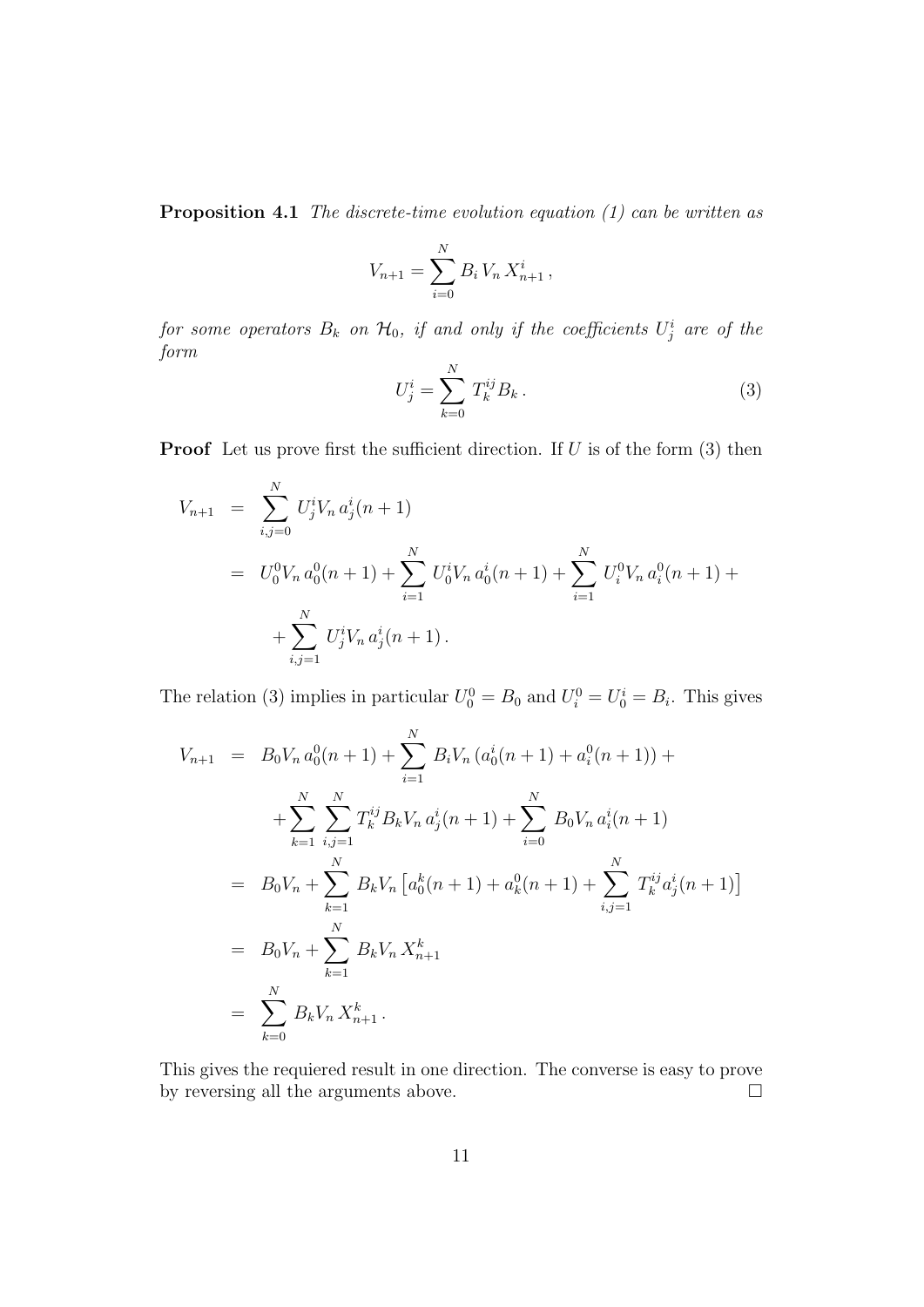Now, consider the operators

$$
W_l = \sum_{i=0}^N v_l^i B_i,
$$

with the convention  $v_k^0 = 1$ , for all  $k \in \{0, 1, ..., N\}$ . Our purpose in the sequel is to prove that these operators are unitary if and only if the evolution operator  $U$  is unitary. Here is the first step.

**Proposition 4.2** If U is a unitary operator, then for all  $l \in \{0, 1, ..., N\}$  the operator  $W_l$  is unitary.

Proof We have

$$
W_l W_l^* = \sum_{i,j=0}^N v_l^i v_l^j B_i B_j^*.
$$

But the relation (2) implies immediately

$$
v_l^i v_l^j = \sum_{m=0}^N T_m^{ij} v_l^m.
$$

Hence, we get

$$
W_l W_l^* = \sum_{i,j,m=0}^N T_m^{ij} v_l^m B_i B_j^*
$$
  
\n
$$
= \sum_{j,m=0}^N v_l^m (\sum_{i=0}^N T_m^{ij} B_i) B_j^*
$$
  
\n
$$
= \sum_{j,m=0}^N v_l^m U_m^j U_j^{0*}
$$
  
\n
$$
= \sum_{m=0}^N v_l^m (\sum_{j=0}^N U_m^j U_j^{0*})
$$
  
\n
$$
= \sum_{m=0}^N v_l^m (\sum_{j=0}^N \delta_{m0} I)
$$
  
\n
$$
= v_l^0 I = I.
$$

This completes the proof.

Now, our aim is to prove the converse of Proposition 4.2. In order to achieve this, we need to express the coefficients  $U_j^i$  of U in terms of the operators  $W_l$ . This is the aim of the following two lemmas.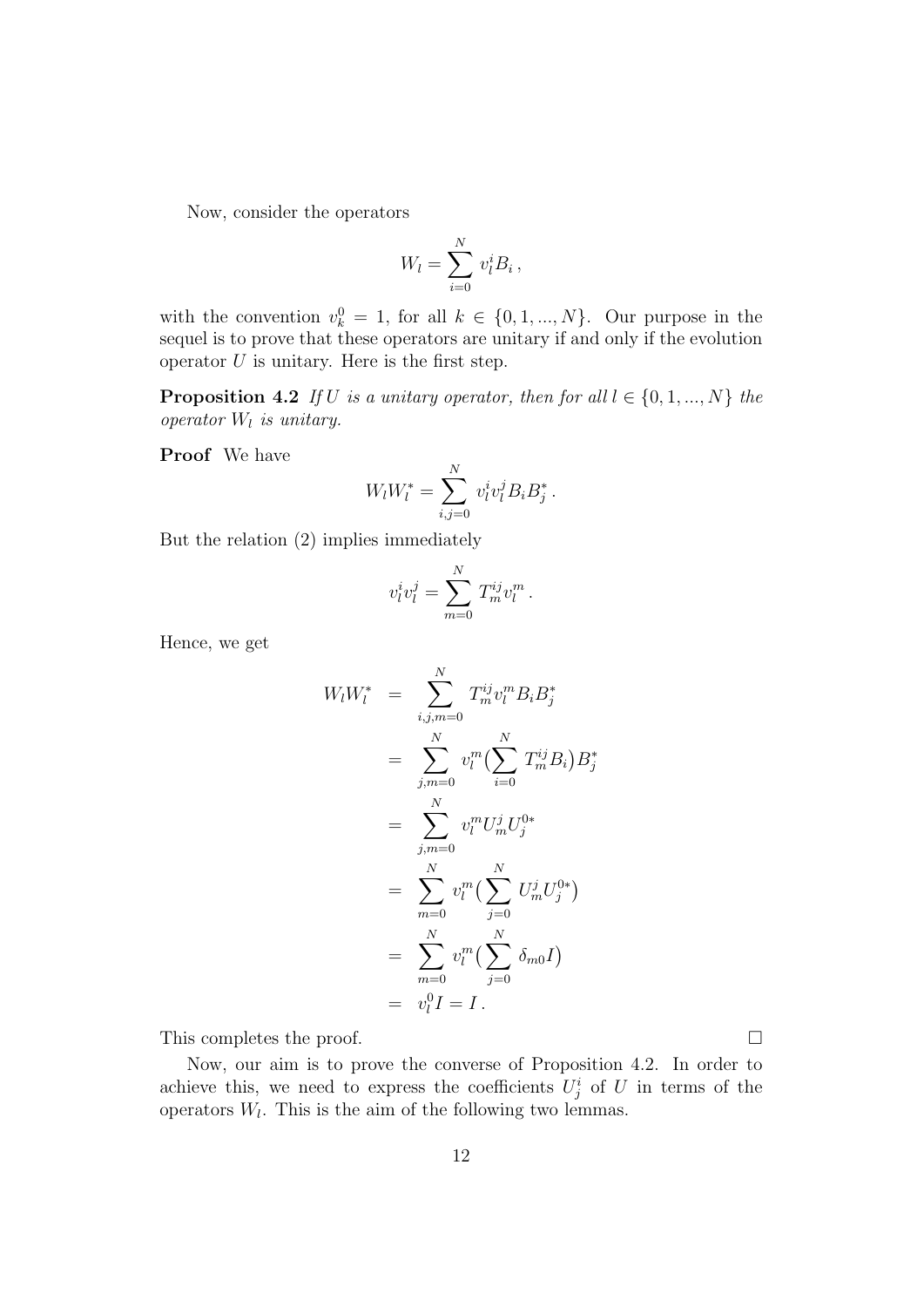**Lemma 4.3** For all  $i \in \{0, 1, ..., N\}$  we have

$$
B_i = \sum_{l=0}^N p_l v_l^i W_l.
$$

Proof We have

$$
\sum_{l=0}^{N} p_l v_l^i W_l = \sum_{l=0}^{N} p_l v_l^i \left( \sum_{j=0}^{N} v_l^j B_j \right)
$$
  
= 
$$
\sum_{j=0}^{N} B_j \left( \sum_{l=0}^{N} p_l v_l^i v_l^j \right)
$$
  
= 
$$
\sum_{j=0}^{N} B_j \mathbb{E}(X^i X^j)
$$
  
= 
$$
\sum_{j=0}^{N} B_j \delta_{ij} = B_i.
$$

This ends the proof.  $\hfill \square$ 

Lemma 4.4 For all  $l, k \in \{0, 1, ..., N\}$  we have

$$
U_l^k = \sum_{i=0}^N p_i v_i^k v_i^l W_i.
$$

Proof Recall that we have

$$
U_l^k = \sum_{j=0}^N T_j^{kl} B_j
$$

and

$$
v_i^l v_i^k = \sum_{j=0}^N T_j^{kl} v_i^j.
$$
 (4)

By using Lemma 4.3 and relation (4), we get

$$
U_l^k = \sum_{i,j=0}^N p_i T_j^{kl} v_i^j W_i
$$
  
= 
$$
\sum_{i=0}^N p_i W_i \left( \sum_{j=0}^N T_j^{kl} v_i^j \right)
$$
  
= 
$$
\sum_{i=0}^N p_i v_i^k v_i^l W_i.
$$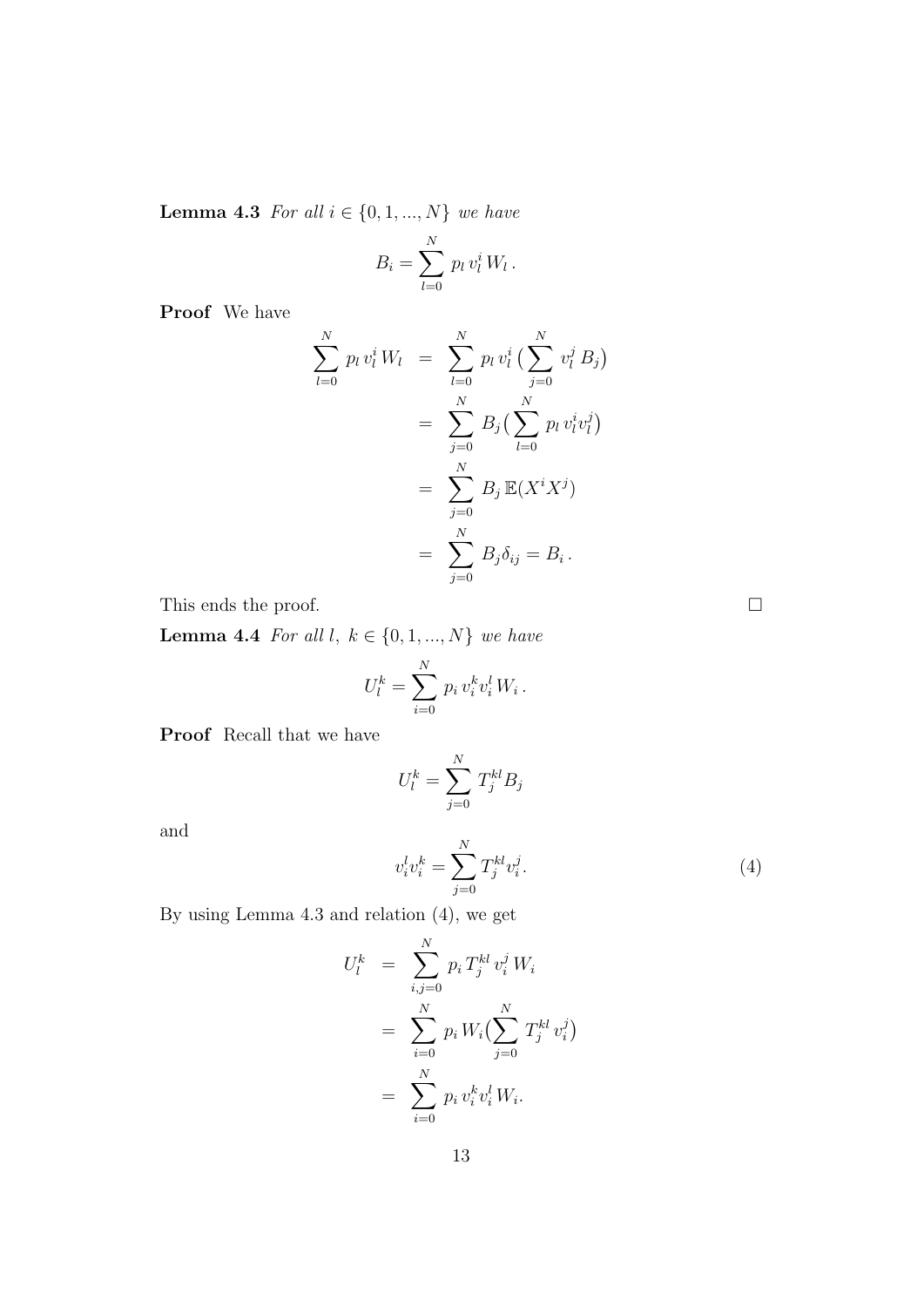As a corollary of the two above lemmas, we prove the following.

**Proposition 4.5** If all the operators  $W_i$ , for  $i \in \{0, 1, ..., N\}$ , are unitary then the operator U is unitary.

Proof We have

N

$$
\sum_{k=0}^{N} (U_k^l)(U_m^k)^* = \sum_{i,j,k=0} p_i p_j v_i^k v_j^k v_i^l v_j^m W_i W_j^*
$$
  
\n
$$
= \sum_{i,k=0}^{N} p_i^2 (v_i^k)^2 v_i^l v_i^m I + \sum_{i,j,k=0, i \neq j}^{N} p_i p_j v_i^k v_j^k v_i^l v_j^m W_i W_j^*
$$
  
\n
$$
= \sum_{i=0}^{N} p_i (p_i (||v_i||^2 + 1)) v_i^l v_i^m I + \sum_{i,j=0, i \neq j}^{N} p_i p_j (\sum_{k=0}^{N} v_i^k v_j^k) v_i^l v_j^m W_i W_j^*
$$
  
\n
$$
= \sum_{i=0}^{N} p_i (p_i (||v_i||^2 + 1)) v_i^l v_i^m I + \sum_{i,j=0, i \neq j}^{N} p_i p_j (\langle v_i, v_j \rangle + 1) v_i^l v_j^m W_i W_j^*.
$$

But recall that, by Proposition 3.1, we have  $p_i(||v_i||^2 + 1) = 1$  and  $\langle v_i, v_j \rangle =$  $-1$  for all  $i \neq j$ . Therefore we get

$$
\sum_{k=0}^N (U_k^l)(U_m^k)^* = \mathbb{E}(X^l X^m)I = \delta_{ml}I.
$$

We have proved the unitary character of  $U$ .

Altogether we have proved the following result, which resumes all the results obtained above.

**Theorem 4.6** Let X be an obtuse random walk in  $\mathbb{R}^N$ , with values  $v_0, \ldots, v_N$ , with probabilities  $p_0, \ldots, p_N$  and with associated 3-tensor T. Let  $(X_p)_{p \in \mathbb{N}}$  be its associated obtuse random walk. Then the repeated quantum interaction evolution equation

$$
V_{n+1} = \sum_{i,j=0}^{N} U_j^i V_n a_j^i (n+1)
$$

 $\Box$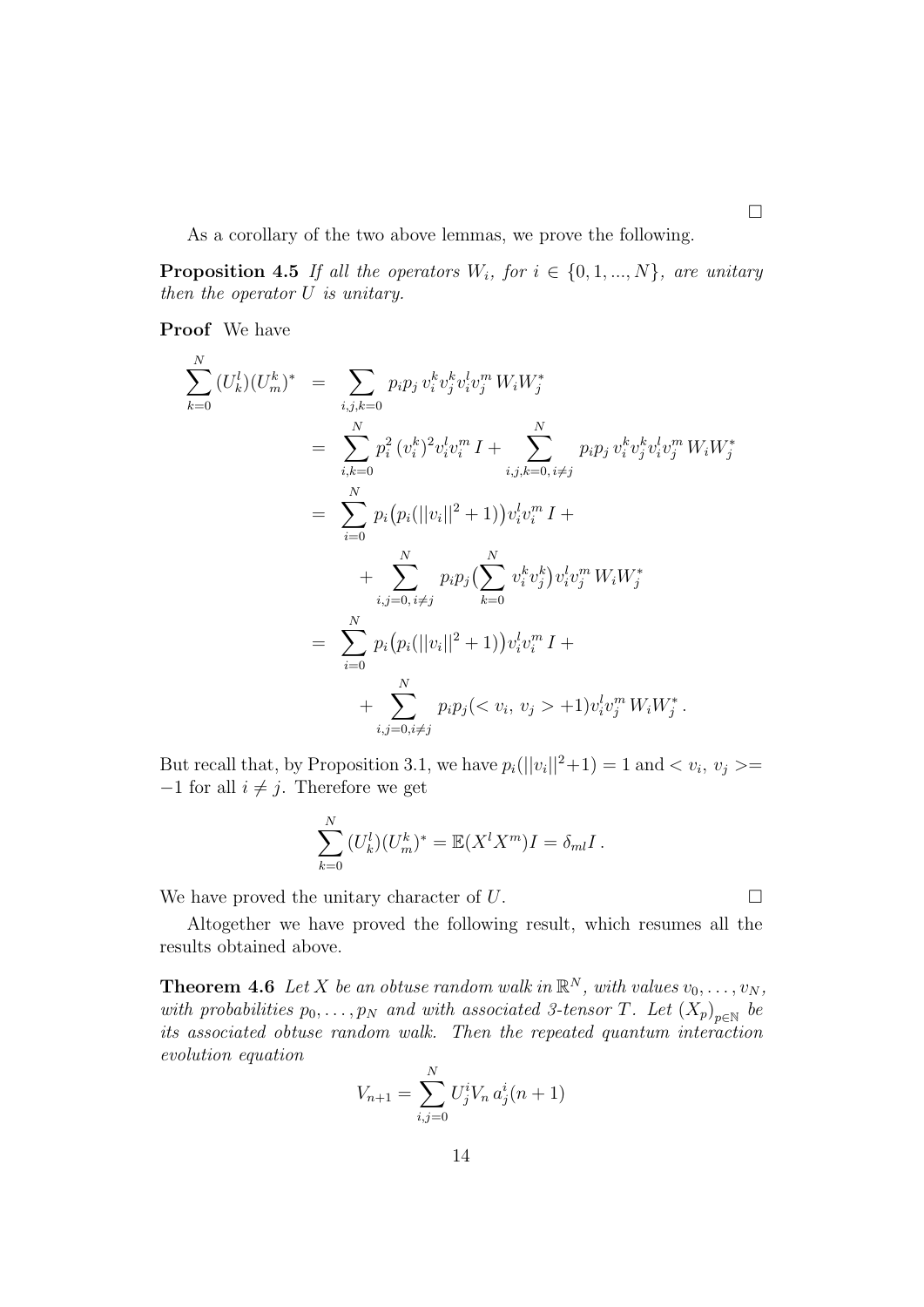takes the form

$$
V_{n+1} = \sum_{k=0}^{N} B_k V_n X_{n+1}^k
$$

if and only if there exists unitary operators  $W_i$ ,  $i \in \{0, ..., N\}$ , on  $\mathcal{H}_0$  such that the coefficients  $U_j^i$  of U are of the form

$$
U_l^k = \sum_{i=0}^N p_i v_i^k v_i^l W_i.
$$

In that case, the coefficients  $B_k$  above are given by

$$
B_k = \sum_{l=0}^N p_l v_l^k W_l.
$$

When the conditions above are satisfied, the evolution equation

$$
V_{n+1} = \sum_{k=0}^{N} B_k V_n X_{n+1}^k
$$

is, when seen in the space  $T\Phi(X)$ , an operator-valued evolution equation, driven by a random walk. It is natural to wonder what kind of stochastic process it gives rise to.

**Theorem 4.7** As a random sequence in  $U(\mathcal{H}_0)$ , the solution of the equation

$$
V_{n+1} = \sum_{k=0}^{N} B_k V_n X_{n+1}^k
$$

is an homogeneous Markov chain on  $U(N)$  (actually a standard random walk), described as follows:  $V_0 = I$  almost surely and  $V_{n+1}$  takes one of the values  $W_iV_n$ ,  $i \in \{0, 1, ..., N\}$ , with respective probability  $p_i$ , independently of  $V_n$ .

**Proof** Assume  $V_n$  is given, depending on the random variables  $X_1, \ldots, X_n$ only. Then the random variable  $X_{n+1}$  is independent and  $X_{n+1}^i = v_l^i$ , with probability  $p_l$ . Therefore, with probability  $p_l$  we get

$$
V_{n+1} = \sum_{i=0}^{N} B_i v_l^i V_n = W_l V_n.
$$

This proves the result.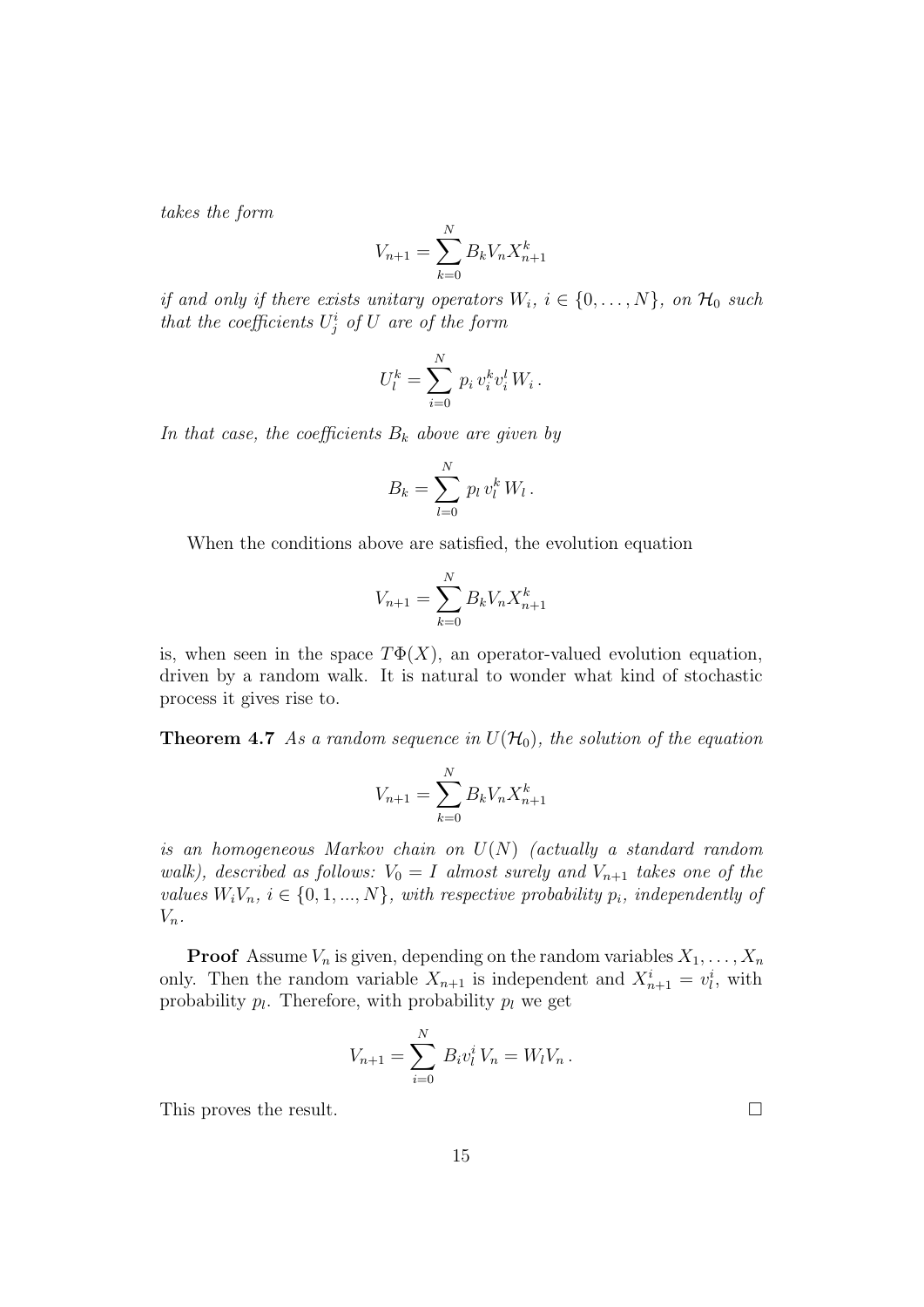### 5 The Case  $N=1$

In order to illustrate the results of the previous section, we detail here the situation in the case  $N = 1$ .

Consider the set  $\Omega = \{0, 1\}^{\mathbb{N}},$  equipped with the  $\sigma$ -field  $\mathcal F$  generated by finite cylinders. We denote by  $\nu_n$  the coordinate mappings, for all  $n \in \mathbb{N}$ , that is  $\nu_n(\omega) = \omega(n)$ .

For  $p \in ]0,1[$  and  $q = 1 - p$ , we define the probability measure  $\mu_p$  on  $(\Omega, \mathcal{F})$  which makes  $(\nu_n)_{n \in \mathbb{N}}$  to be a sequence of independent, identically distributed, Bernoulli random variables with law  $p\delta_1 + q\delta_0$ . We denote by  $\mathbb{E}_p$ the expectation with respect to  $\mu_p$ .

Define the random variables

$$
X_n = \frac{\nu_n - p}{\sqrt{pq}}.
$$

They satisfy  $\mathbb{E}_p[X_n] = 0$  and  $\mathbb{E}_p[X_n^2] = 1$ , hence they are obtuse random variables in R. They take the two values  $v_0 = \sqrt{q/p}$  and  $v_1 = -\sqrt{p/q}$  with respective probabilities  $p$  and  $q$ .

The 3-tensor  $T$  associated to  $X$  is easy to determine. Indeed, one can easily check the following multiplication formula.

Proposition 5.1 We have

$$
X_n^2 = 1 + c_p X_n,
$$

where  $c_p = \frac{q-p}{\sqrt{pq}}$ .

This means that the 3-tensor in this context, which is a constant, is  $T = c_p$ .

In this context also, note that the space  $T\Phi(X)$  is the space  $L^2(\Omega, \mathcal{F}, \mu_p)$ , whereas the space  $T\Phi$  is  $\otimes_{i\in\mathbb{N}}\mathbb{C}^2$ . As an application of Theorem 3.4, the operator of multiplication by  $X_n$  on  $T\Phi(X)$  is represented on  $T\Phi$  as

$$
M_{X_n}^p = a_1^0(n) + a_0^1(n) + c_p a_1^1(n).
$$

Here we are, we have put all the corresponding notations. We can apply Theorem 4.6 to this particular case.

**Theorem 5.2** Consider the obtuse random walk  $(X_n)_{n\in\mathbb{N}}$  on  $\mathbb{R}$ , as described above. Then the repeated quantum interaction evolution equation

$$
V_{n+1} = \sum_{i,j=0}^{N} U_j^i V_n a_j^i (n+1)
$$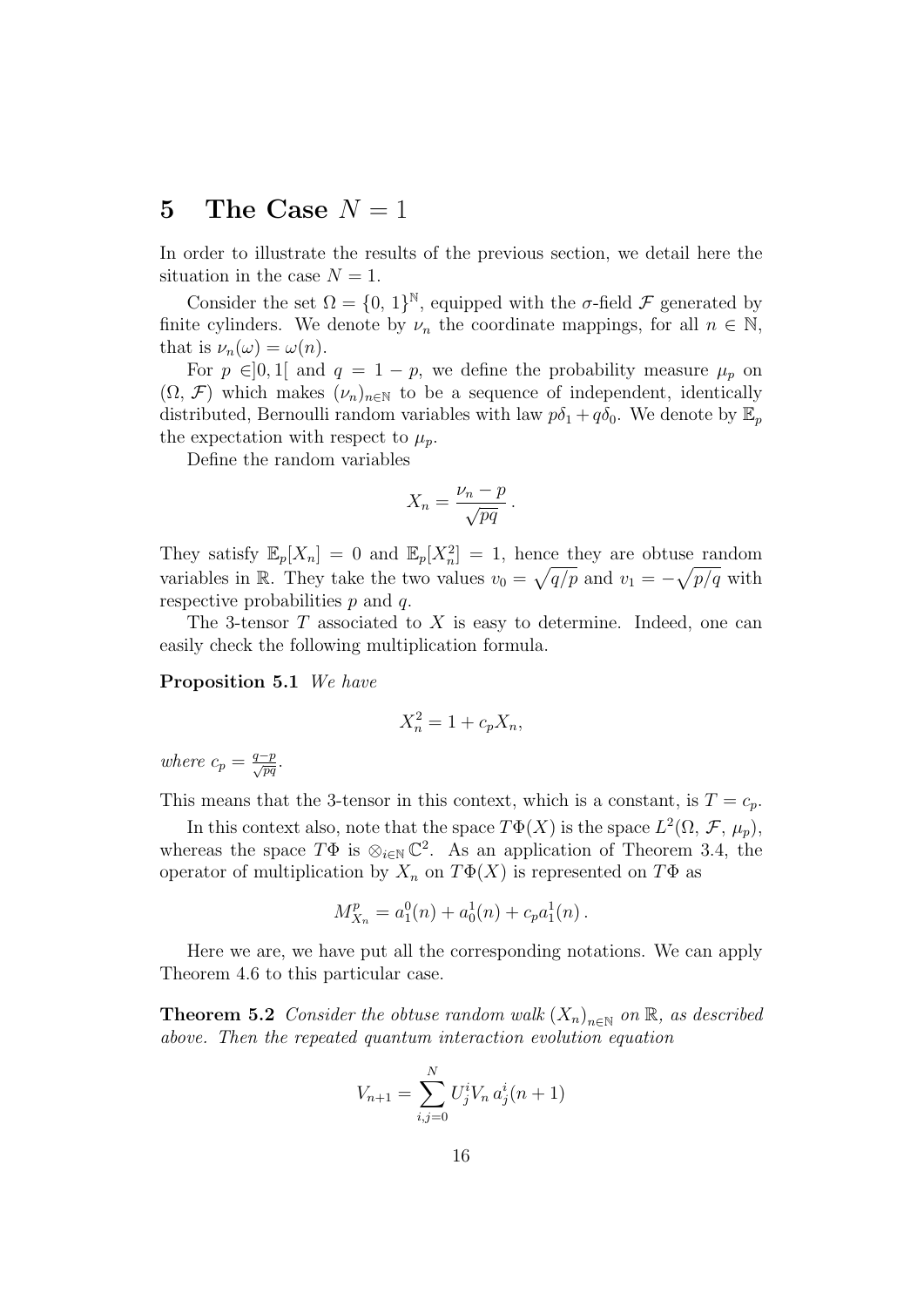takes the form

$$
V_{n+1} = B_0 V_n + B_1 V_n X_{n+1}
$$

if and only if there exist 2 unitary operators  $W_0$  and  $W_1$  on  $\mathcal{H}_0$  such that

$$
U = \begin{pmatrix} pW_0 + qW_1 & \sqrt{pq} (W_0 - W_1) \\ \sqrt{pq} (W_0 - W_1) & qW_0 + pW_1 \end{pmatrix} .
$$
 (5)

In that case, the coefficients  $B_i$  above are given by

$$
B_0 = U_0^0
$$
,  $B_1 = U_1^0 = U_0^1$ .

The random sequence  $(V_n)_{n \in \mathbb{N}}$  is defined by  $V_0 = I$  and

$$
V_{n+1} = \begin{cases} W_0 V_n & with \ probability \ p \\ W_1 V_n & with \ probability \ q \end{cases}.
$$

# 6 Some Physical Examples

We end up this article with a few physical examples in order to illustrate our results. For simplicity we stick to the case  $N = 1$ , that is, we are dealing with two-dimensional pieces of environment.

For a total Hamiltonian between the small system  $\mathcal{H}_S$  and one piece  $\mathcal{H}$ of the environment, we are considering typical Hamiltonians of the form

$$
H_{\text{tot}} = H_S \otimes I + I \otimes H + \sum_i (V_i \otimes a_i^0 + V_i^* \otimes a_0^i) + \sum_{i,j} D_{i,j} \otimes a_j^i
$$

where  $D^*_{i,j} = D_{j,i}$ .

In our two-dimensional setup we consider an Hamiltonian of the form

$$
H_{\text{tot}} = H_S \otimes I + V \otimes a_1^0 + V^* \otimes a_0^1 + D \otimes a_1^1.
$$

Let  $p \in (0, 1)$  and put  $c_p = (q - p)/\sqrt{pq}$ , then in the case

$$
V = V^*, \qquad D = c_p V,
$$

the Hamiltonian is the block-matrix

$$
\begin{pmatrix} H_S & V \\ V & H_S + c_p V \end{pmatrix}.
$$

If furthermore we assume that  $H<sub>S</sub>$  and V commute then, by an easy computation, we get

$$
U = e^{-ihH_{\text{tot}}} = \begin{pmatrix} pW_0 + qW_1 & \sqrt{pq}(W_0 - W_1) \\ \sqrt{pq}(W_0 - W_1) & qW_0 + pW_1 \end{pmatrix},
$$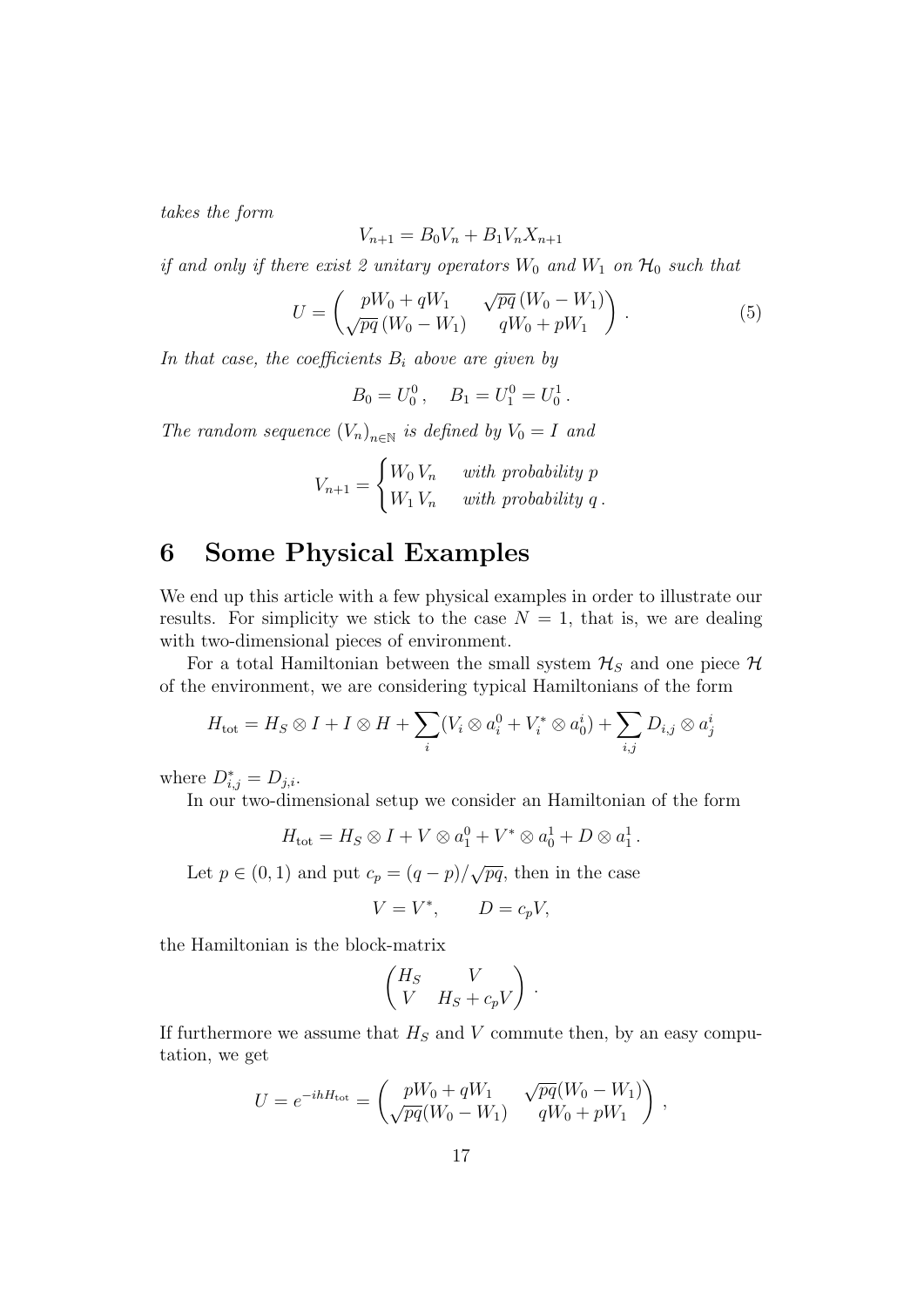with

$$
W_0 = e^{-ih\left(H_S + \sqrt{\frac{q}{p}}V\right)} \quad \text{and} \quad W_1 = e^{-ih\left(H_S - \sqrt{\frac{p}{q}}V\right)}.
$$

That is to say  $U$  is of the form  $(5)$ . The repeated interaction dynamics associated to this Hamiltonian are driven by a classical sequence of Bernoulli random variables with parameter p. In particular the repeated interaction unitary operators  $V_n$  follow a Bernoulli random walk on  $U(2)$  with jumps  $W_0$ and  $W_1$  as described above.

In other words, let  $(\varepsilon_n)_{n\in\mathbb{N}^*}$  be a sequence of identically distributed, independant Bernoulli random variables, taking the values  $\sqrt{q/p}$  with probability p and  $-\sqrt{p/q}$  with probability  $q = 1-p$ . Let  $X_n = \sum_{k=1}^n \varepsilon_k$  be the associated random walk. Then

$$
V_n = e^{-ih(nH_S + X_n V)}.
$$

In more general situations, for example when  $H<sub>S</sub>$  does not commute with V the computations are in general very difficult to handle, at least explicitely. One case can be computed with great generality, it is the case of small time interactions, that is, for  $h$  very small. Assume, for example that we have a total Hamiltonian of the form

$$
H_{\text{tot}} = H_S \otimes I + \frac{1}{\sqrt{h}} \left( V \otimes a_1^0 + V \otimes a_0^1 \right)
$$

with  $V = V^*$ .

Note that  $H_{\text{tot}}$  depends on h too. Indeed, when considering the limit  $h \to 0$ , that is, passing from repeated interactions to continuous interactions, we have to reinforce the strength of the interactions between the two systems. This is achieved by renormalizing the field operators  $a_0^1$  and  $a_1^0$  by a factor  $1/\sqrt{h}$ . For a complete discussion on this limit and renormalization, see [AP].

The following discussion is written in a"non-rigorous" style, but all the arguments below can be easily justified (same reference).

Up to terms which are all  $o(h)$  we then have

$$
U = e^{-ihH_{\text{tot}}} = \begin{pmatrix} I - ihH_S - \frac{1}{2}hV^2 & -i\sqrt{h}V \\ -i\sqrt{h}V & I - ihH_S - \frac{1}{2}hV^2 \end{pmatrix}.
$$

Putting

$$
W_0 = I - i h H_S - \frac{1}{2} h V^2 - i \sqrt{h} V \quad \text{and} \quad W_1 = I - i h H_S - \frac{1}{2} h V^2 + i \sqrt{h} V,
$$

we see that  $U$  is under the form  $(5)$  for a symmetric Bernoulli random walk (i.e.  $p = 1/2$ ). Note that  $W_0$  and  $W_1$  here are unitary up to  $o(h)$  again, that is,  $W_i^* W_i = I + o(h)$ .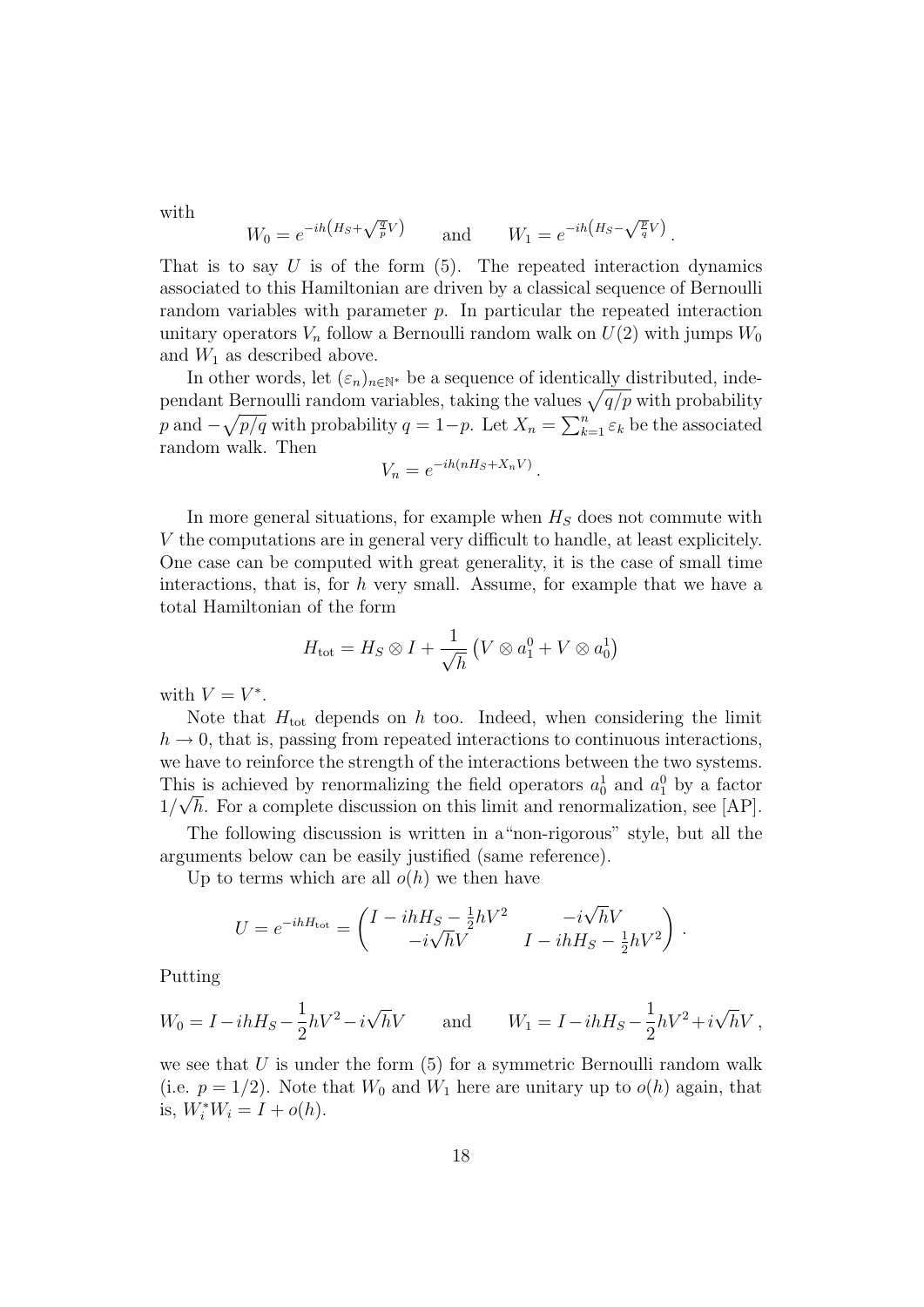Let  $(\varepsilon_n)$  be a sequence of independent symmetric Bernoulli random variables, then the sequence  $(V_n)$  of unitary operators implementing the repeated interactions associated to the above Hamiltonian is given by

$$
V_n = \prod_{k=1}^n \left( I - i h H_S - \frac{1}{2} h V^2 + i \sqrt{h} \, \varepsilon_k \, V \right)
$$

or else, by the evolution equation

$$
V_{n+1} - V_n = (-iH_S - \frac{1}{2}V^2)hV_n + i\sqrt{h} V V_n \varepsilon_{n+1}
$$

which, in the continuous limit  $h \to 0$  converges to a Schrödinger equation perturbed by a Brownian motion term

$$
dV_t = (-iH_S - \frac{1}{2}V^2)V_t dt + iV V_t dW_t.
$$

### References

- [At] S. Attal: Quantum noises, Quantum Open Systems. Vol II: The Markovian approach, Springer Verlag, Lecture Notes in Mathematics 1881 (2006), p 79-148.
- [A-E] S. Attal, M. Emery: Equations de structure pour des martingales vectorielles. Séminaire de Probabilités XXVIII, Springer L.N.M. 1583 (1994), p. 256-278.
- [AJ1] S. Attal, A. Joye: Weak coupling and continuous limits for repeated quantum interactions. Journal of Statistical Physics 126, (2007), p. 1241- 1283.
- [AJ2] S. Attal, A. Joye: The Langevin equation for a quantum heat bath Journal of Functional Analysis, 247, (2007), p. 253-288.
- [AP] S. Attal, Y. Pautrat: From Repeated to Continuous Quantum Interactions. Annales Henri Poincaré (Physique Théorique) 7 (2006), p. 59-104.
- [BJM1] L. Bruneau, A. Joye, M. Merkli: Asymptotics of repeated interaction quantum systems, Journal of Functional Analysis, 239, (2006), p. 310- 344.
- [BJM2] L. Bruneau, A. Joye, M. Merkli: Infinite Products of Random Matrices and Repeated Interaction Dynamics, Ann. Inst. Henri Poincar Probab. Stat. (to appear).